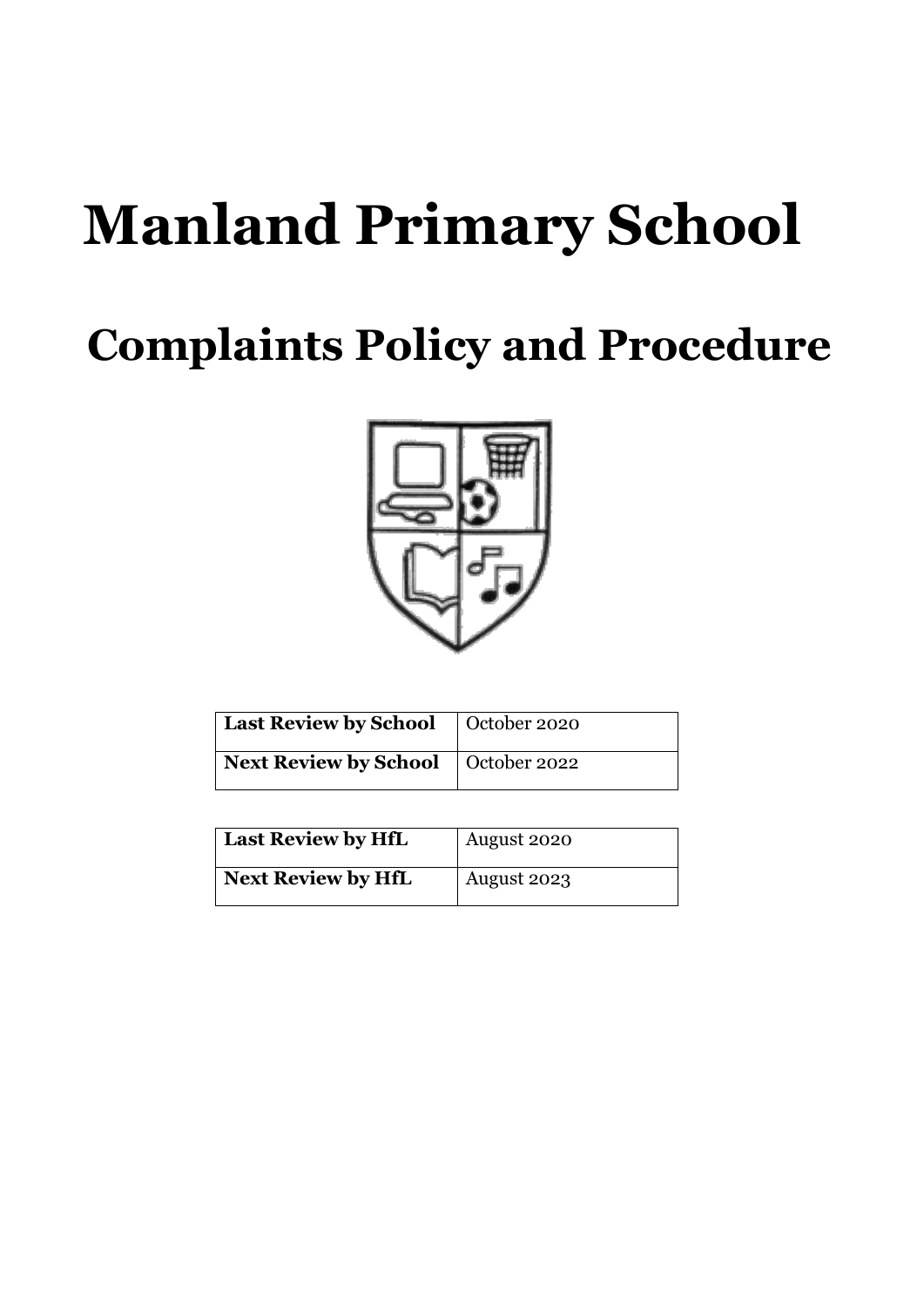# **School Contact Details**

Manland Primary School

#### [www.manland.herts.sch.uk](http://www.manland.herts.sch.uk/)

Sauncey Avenue, Harpenden, Herts, AL5 4QW

01582 713452

#### **Who can make a complaint?**

This complaints process is not limited only to parents or carers of children that are registered on roll at the School. Other people, including members of the public, may make a complaint to our School, provided that the complaint relates to the provision of facilities or services that we provide. Any issues for which a separate statutory process applies (such as appeals regarding exclusions or admissions) do not fall within the scope of this process. The School will confirm to you upon receipt whether or not your complaint falls under this policy and procedure and what will happen next if it does. For issues that fall outside of this policy and procedure, the School will confirm the correct process that applies instead.

#### **The difference between a concern and a complaint**

We define a concern as '*an expression of worry or doubt over an issue considered to be important for which reassurances are sought'*.

We define a complaint as '*an expression of dissatisfaction however made, about actions taken or a lack of action that requires an investigation and formal response in writing'*.

It is in everybody's interest that concerns and complaints are resolved as swiftly as possible. Many issues can be resolved informally, without needing to escalate to the formal stages of the complaints process. Manland Primary School takes concerns seriously and we will make every effort to resolve matters as quickly as possible.

If you have difficulty discussing a concern with a particular member of staff, we will respect your views. In such cases, you will be referred to another staff member. Similarly, if the member of staff directly involved feels unable to deal with your concerns, you will be referred to another staff member. The member of staff may be more senior but does not have to be. The ability to consider the concern objectively and impartially is the most important factor.

Manland Primary School understands however, that there are some occasions when people only wish to raise their concerns formally. In such instances, the School will attempt to resolve the issue(s) internally, through the stages outlined within this complaints policy and procedure.

#### **How to raise a concern or make a complaint**

A concern or complaint can be made in person, in writing or by telephone. They may also be made by a third party acting on behalf on a complainant, provided that the third party is able to demonstrate to the School that they have the appropriate consent to do so.

Concerns should be raised with either the Class Teacher and/or Key Stage Leader, then either the Headteacher, Deputy Headteacher or Assistant Headteacher. If the issue remains unresolved, the next step is to make a formal complaint.

Complainants should not approach individual Governors to raise concerns or complaints. They have no power to act on an individual basis and it may also prevent them from considering complaints at Stage 2 of the formal complaints process. In the event that a Governor is approached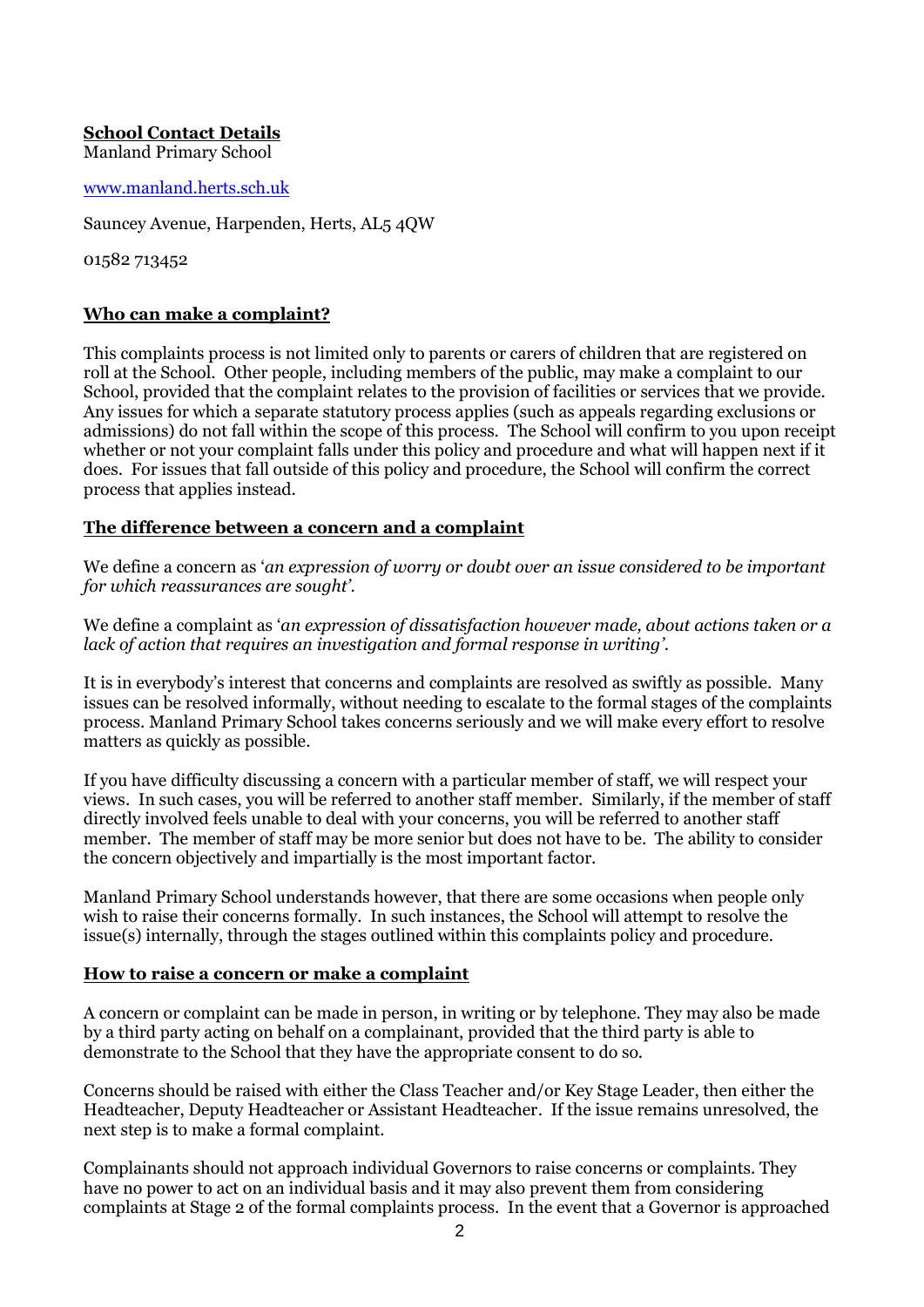by a complainant, they should signpost the complainant back to the most appropriate person. This could be the Class Teacher, Key Stage Leader or Headteacher, depending on which stage the complaint has reached.

Complaints against School staff (except the Headteacher) should be made in the first instance, to the Headteacher via the School Office*.* They should be marked Private and Confidential.

Complaints regarding the Headteacher should be addressed to the Chair of Governors and submitted via chairgovernors@manland.herts.sch.uk. They should be marked as Private and Confidential. The School Office will ensure that the Chair of Governors receives this promptly.

Complaints about the Chair of Governors, any individual Governor or the whole Governing Body should be addressed to the Clerk to the Governing Body and submitted to the School Office. They should be marked Private and Confidential. The School Office will ensure that the Clerk receives this promptly.

For ease of use, a template complaint form has been included within this complaints policy and procedure (Appendix 2). If you require help to complete the form, you should contact the School Office. You can also ask third party organisations like the Citizens Advice Bureau or an Independent Advocate to help you. Manland Primary School will ensure that all formal complaints are documented in writing to ensure that the issues being complained about and the complainant's desired outcomes are clear. Complainants will be asked to submit their complaint in writing, either by sending an email or a letter via the School Office or by completing the School's formal complaint form.

In accordance with equality law, as outlined above, the School will consider making reasonable adjustments if required, to enable complainants to access and complete this complaints process. This includes providing information in alternative formats, assisting complainants in raising a formal complaint or holding meetings in accessible locations.

If a complainant is unable to submit their complaint in writing, the School will ensure that the issues being complained about and the outcomes being requested are documented in writing. The School may do this in either of the following ways:

- Invite the complainant to a meeting with the Headteacher or Chair of Governors (depending on what stage the complaint has reached) and a Notetaker. The Notetaker will document the issues being complained about and the complainant's desired outcomes, as discussed and agreed during the course of the meeting. At the end of the meeting, the complainant will be given a copy of the notes of the meeting containing this information and the School will retain the original copy for the purpose of investigating the complaint(s).
- Signpost the complainant to independent support, including Advocacy. Advocates provide qualified, independent support for people that have difficulty understanding information and advice or who would like support in communicating their views. Advocates can help complainants to formulate their complaint and then submit it on their behalf and support them through the complaints process. POhWER was founded in Hertfordshire in 1996. They deliver services in Hertfordshire as part of the HertsHelp service, in partnership with a wide range of voluntary sector organisations, including Advocacy. It is a free and impartial service. Their contact details are as follows:

POhWER Telephone: 0300 456 2370 Text: send the word 'pohwer' with your name and number to 81025 Email: [pohwer@pohwer.net](mailto:pohwer@pohwer.net) Skype: pohwer.advocacy Post: PO Box 14043, Birmingham, B6 9BL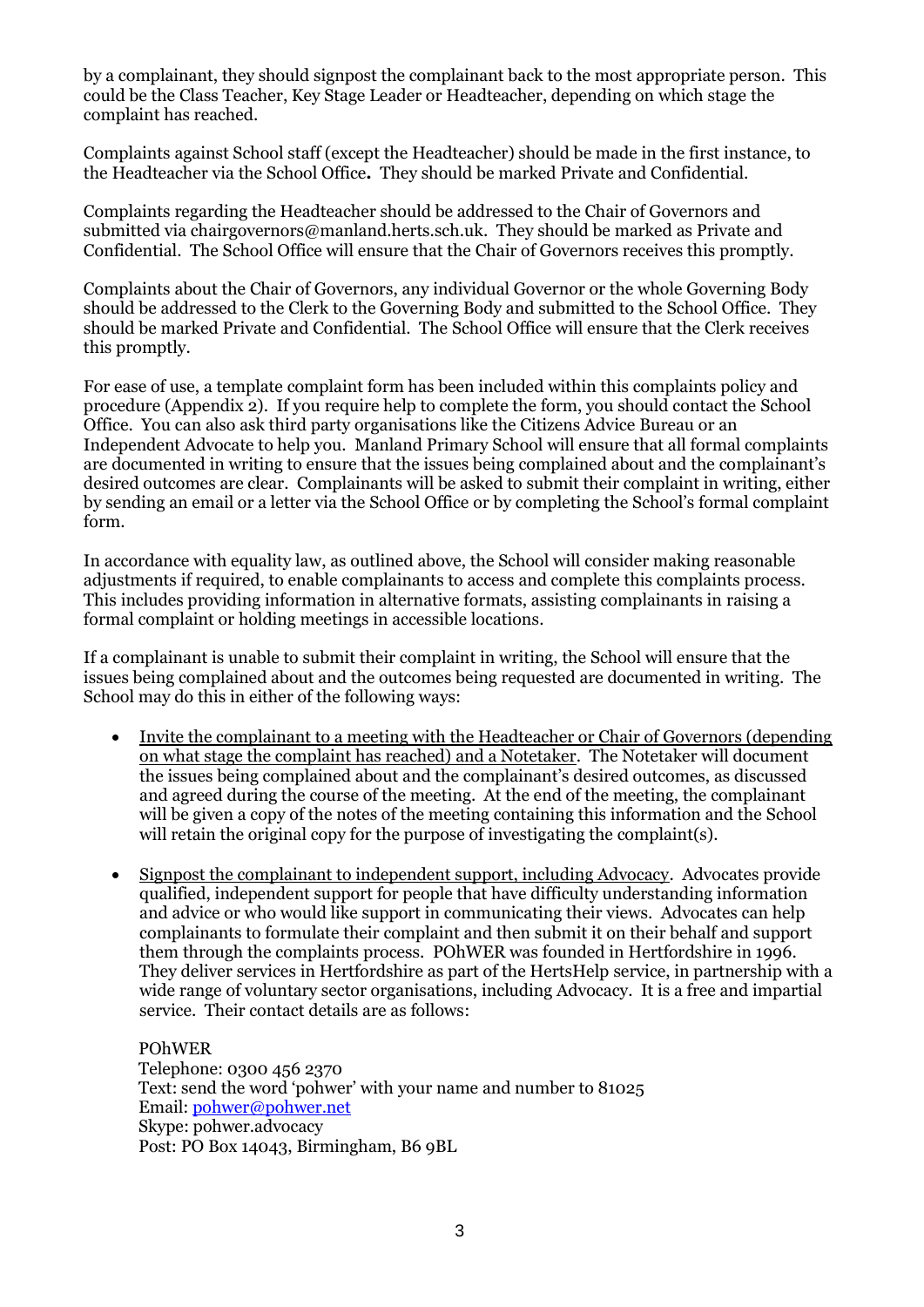# **Anonymous complaints**

Manland Primary School will not normally investigate anonymous complaints. In such instances, the Headteacher and/or the Chair of Governors will determine whether the complaint warrants an investigation and will ensure that this is completed, if so. The outcome of the investigation cannot be shared with the complainant, as the School will not know who they are and therefore, the School cannot ascertain whether or not the person is entitled to have confidential information regarding the complaint investigation shared with them.

# **Timescales**

All complaints must be raised within three months of an incident or event. Where a series of associated incidents have occurred, the complaint must be raised within three months of the last of these incidents. Manland Primary School will consider exercising the discretion to consider matters raised outside of this timeframe, only if the School deems that exceptional circumstances apply. To enable the School to make this decision, the complainant will be asked to explain their reasons as to why they have taken longer than three months to raise their complaint. If the complainant does not provide any explanation or the School deems that the explanation given is not compelling or exceptional enough to warrant the issue(s) being investigated as a late complaint, the School will confirm this in writing and take no further action.

#### **Complaints received outside of term time**

Manland Primary School will consider any complaints made outside of term time to have been received on the first School day after the holiday period. The School will send the complainant an acknowledgement of their complaint, confirming the date of receipt, what will happen next and the timescale that applies. This will differ depending on what stage of the complaints process has been reached.

# **Scope of this Complaints Policy and Procedure**

This policy and procedure only applies to complaints about the provision of facilities or services by Manland Primary School.

Some examples of issues that may be complained about are as follows:

- Complaints from individuals, including members of the public, about the provision of facilities or services by the School.
- Issues from parents or carers of children who attend the School.
- Complaints regarding pupil welfare and wellbeing.
- Complaints regarding bullying.
- Complaints regarding staff behaviour.
- A Governor complaining about a member of Staff.
- A member of Staff complaining about a Governor.
- A Governor complaining about another Governor.
- Complaints about the School's handling of a Subject Access Request (SAR) or a Freedom of Information (FOI) Request.

The following matters cannot be dealt with as a formal complaint:

- Complaints about pupil behaviour outside of School hours, e.g. weekends and holiday periods – such issues are not the School's responsibility.
- Complaints regarding third parties using or hiring School premises third party providers should have their own complaints process and you should contact them directly.
- Complaints about the School carrying out a statutory duty, e.g. making a Child Protection referral – the School's complaints process cannot be invoked to stop it from doing something it has a duty to do.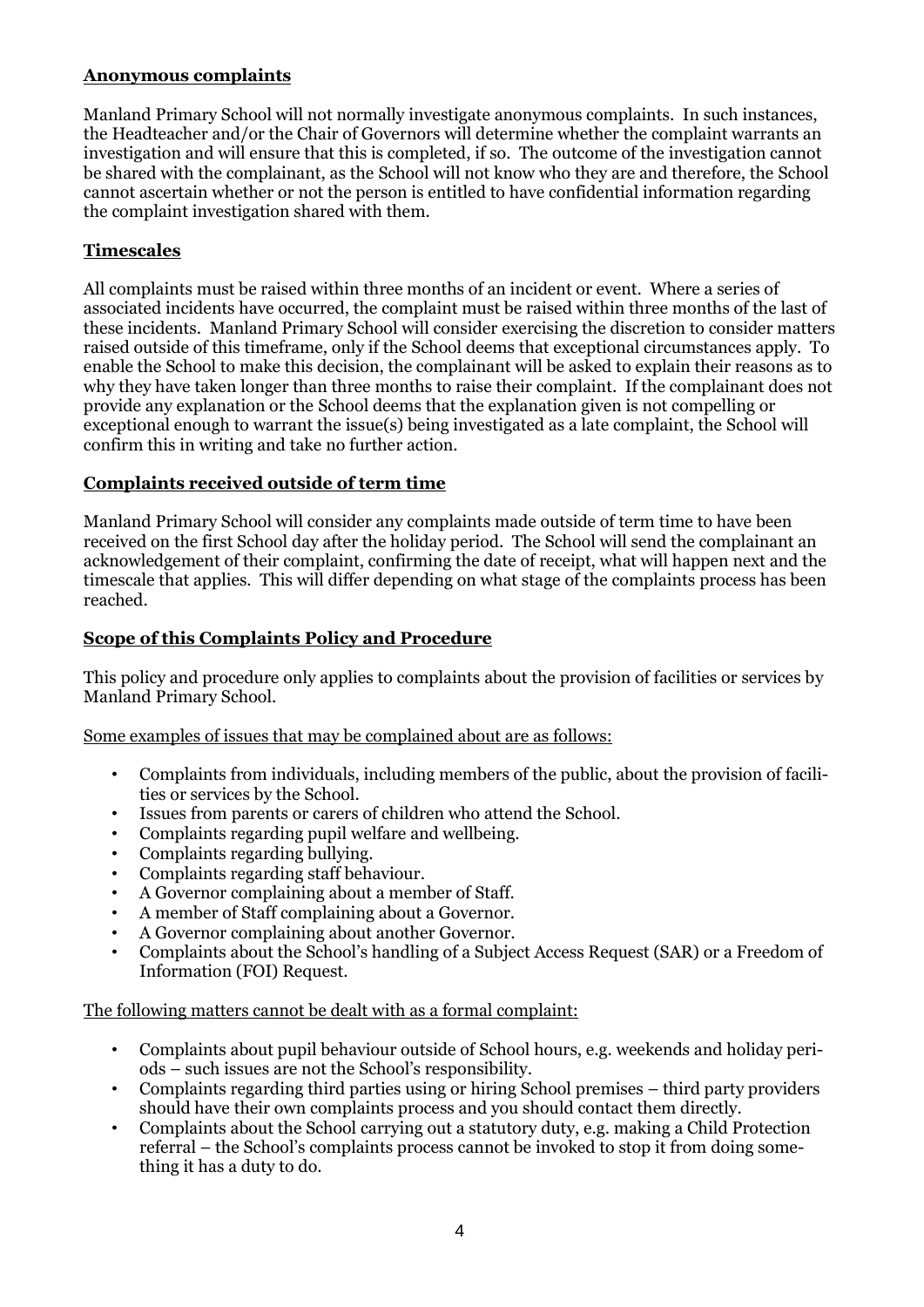- Matters likely to require a Child Protection Investigation Complaints about Child Protection matters are handled under the School's Child Protection and Safeguarding Policy and in accordance with relevant statutory guidance.
- A member of staff complaining about another member of staff refer to the School's Internal Grievance Procedures.
- A member of staff complaining about an action or a decision of the School's Full Governing Body - the Governing Body will have already given the matter full consideration.
- Whistleblowing refer to the School's Internal Whistleblowing Procedure for all employees, including temporary staff and contractors. The Secretary of State for Education is the prescribed person for matters relating to education for Whilstleblowing in education who do not wish to raise matters directly with their employer. Referrals can be made at [www.educa](http://www.education.gov.uk/contactus)[tion.gov.uk/contactus](http://www.education.gov.uk/contactus)
- Complaints regarding internal management decisions, e.g. Class and Teacher Allocations and School Session Time changes.
- National Curriculum content contact the Department for Education at [www.educa](http://www.education.gov.uk/contactus)[tion.gov.uk/contactus](http://www.education.gov.uk/contactus)
- Complaints about a decision or process that has been subject to a full consultation and subsequently approved by the Full Governing Body – the Governing Body has already given the matter full consideration and respondents have had the opportunity through the consultation process to put forward their views.
- Unsuccessful School admission applications may ultimately be appealed to an Independent Appeal Panel.
- Complaints about Fixed-Term or Permanent Exclusions Permanent Exclusions may ultimately be appealed to an Independent Review Panel (IRP). For Fixed Term Exclusions, representations can be made to the Chair of Governors outside the provisions of the complaints process.

If other bodies are looking into aspects of a complaint, for example the Police, the Local Authority (LA) Safeguarding Teams or a Tribunal, this may impact on the School's ability to adhere to the timescales set out within this policy and procedure or may result in the process being suspended until the other relevant body has concluded its enquiries.

If a complainant commences legal action against Manland Primary School in relation to their complaint, we will consider whether to suspend the complaints process until the legal proceedings have concluded. The School will only consider investigating the complaint after the conclusion of legal proceedings if those proceedings did not address the issues at the heart of the complaint.

# **Resolving complaints**

At each stage of this process, Manland Primary School will aim to resolve the complaint. If appropriate, we will acknowledge that the complaint is upheld, in whole or in part. In addition, we may offer one or more of the following if it is deemed appropriate and necessary:

- An explanation.
- An admission that the situation could have been handled differently or better.
- An assurance that we will try to ensure the event(s) complained of will not recur.
- An explanation of the steps that have been or will be taken to help ensure that it will not happen again and an indication of the timescales within which any changes will be made.
- An undertaking to review relevant School policies in light of the complaint.
- An apology.

# **Withdrawal of a Complaint**

If a complainant wishes to withdraw their complaint, they must inform the School. Manland Primary School will ask them to confirm this in writing. If they are unable to do this however, the School will write to them to confirm that their complaint has been withdrawn, in accordance with their wishes.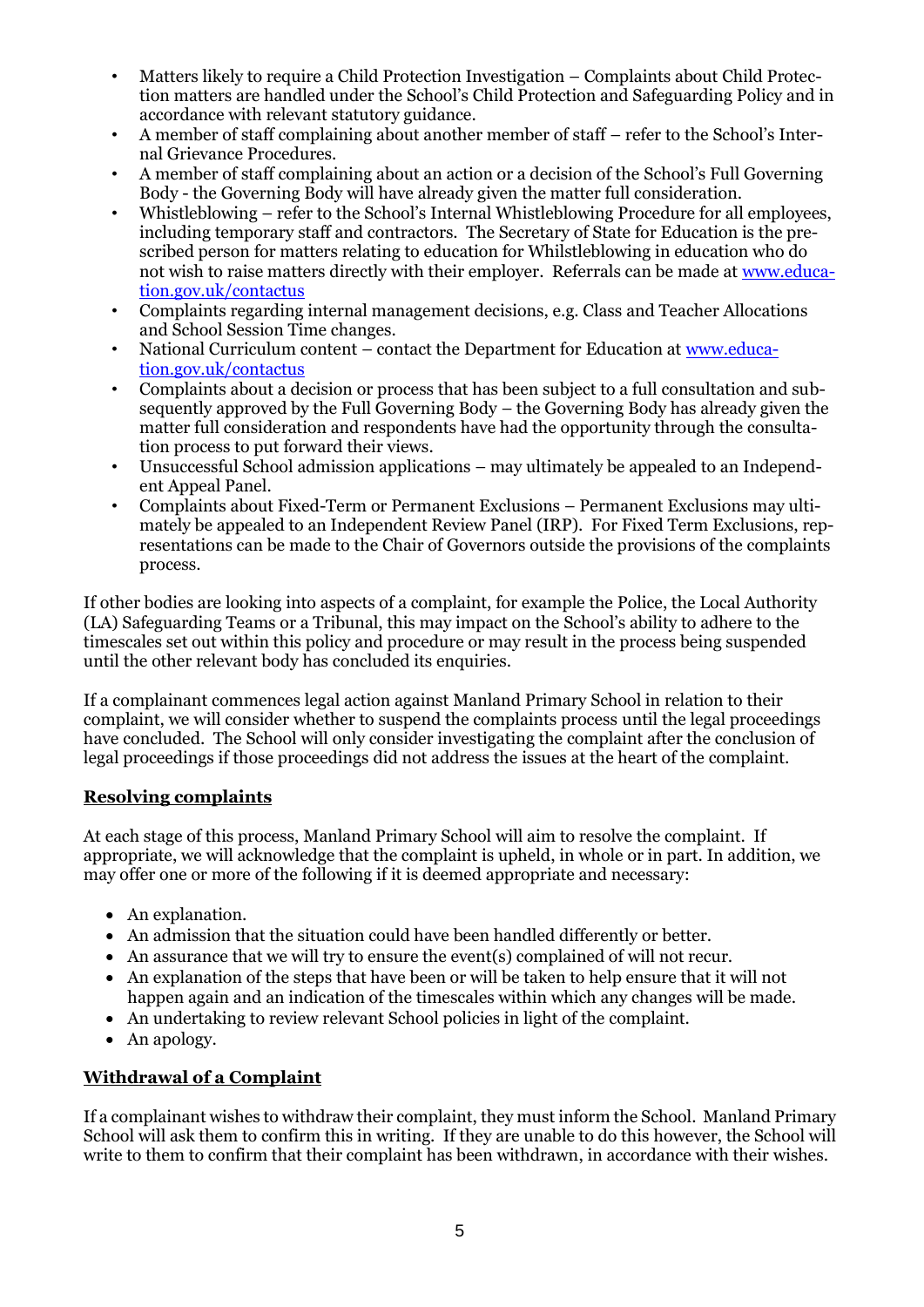# **Stage 1**

Formal complaints must be made to the Headteacher in the first instance (unless the complaint is about the Headteacher) via the School office. If you are unable to submit your complaint in writing by email or letter or by using the formal complaint form, the School will follow the steps set out on pages 2 and 3 of this policy and procedure, by offering to meet you and/or signposting you to a free and impartial Advocacy and Support Service.

The Headteacher will record the date the complaint was received and will acknowledge receipt of the complaint in writing (either by letter or email) within 3 School days.

Within this response, the Headteacher will seek to clarify the nature of the complaint, ask what remains unresolved and what outcome(s) the complainant would like to see. The Headteacher will consider whether a face to face meeting is the most appropriate way of doing this. The Headteacher can delegate the investigation of the complaint to another member of the School's Senior Leadership Team, but not the decision(s) to be taken.

During the investigation, the Headteacher (or Investigator) will:

- Interview those involved in the matter and/or those complained of, allowing them to be accompanied if they wish. The decision in terms of who should be interviewed and how is up to the Headteacher (or Investigator).
- Keep a written record of any meetings or interviews in relation to their investigation.

Once the investigation has been concluded, the Headteacher will provide a formal written response within 10 School days from the date of receipt of the complaint.

If the Headteacher is unable to meet this deadline for whatever reason, they will provide the complainant with an update and a revised response date.

The response will detail the actions taken to investigate the complaint and will provide a full explanation of the decision(s) made and the reasoning behind them.

Where appropriate and possible, the response will include details of actions Manland Primary School will take to hopefully resolve the complaint.

The Headteacher will advise the complainant how they may escalate their complaint should they remain dissatisfied with the outcome of Stage 1.

If the complaint is about the Headteacher, or a member of the Governing Body (including the Chair or Vice-Chair of Governors), a suitably skilled Governor will be appointed to complete all of the required actions at Stage 1 as set out above.

Complaints about the Headteacher or a member of the Governing Body must be made to the Chair of Governors via Chairgovernors@manland.herts.sch.uk.

If the complaint is:

- jointly about the Chair and Vice Chair of Governors,
- the majority of the Governing Body or
- the entire Governing Body,

Stage 1 will be considered by an Independent Investigator appointed by the Clerk to the Governing Body. This person could be a Governor from another School. At the conclusion of their investigation, the Independent Investigator will provide a formal written response to the complainant.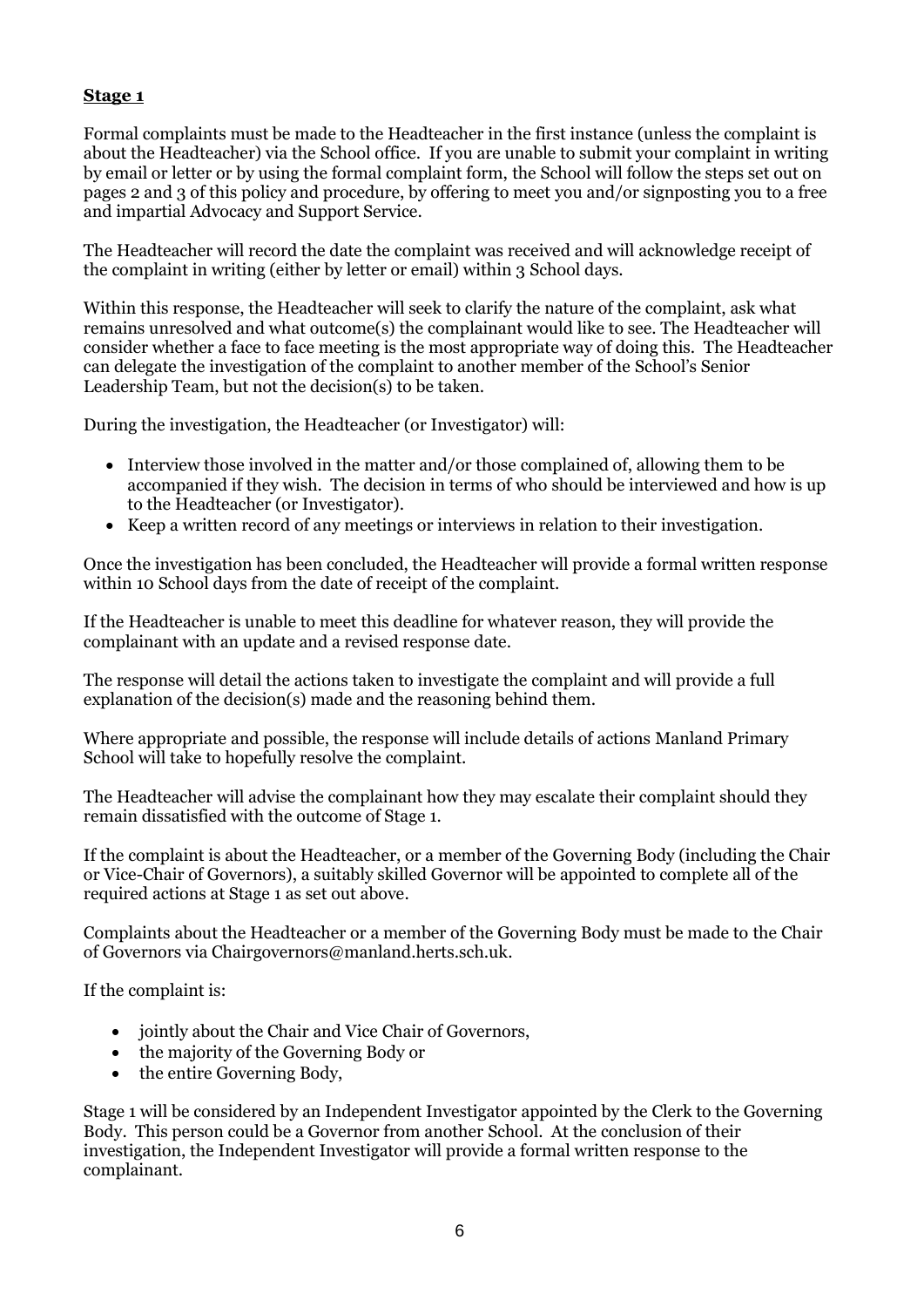If the complainant is dissatisfied with the Stage 1 response to their complaint, they have 10 School days in which to request escalation to Stage 2 of the complaints process.

Escalation requests made outside of this timeframe do not have to be accepted.

If the request is late, the complainant will be asked to explain why they have taken longer than 10 School days to request escalation of their complaint to the next stage. If the complainant does not provide any explanation or the School deems that the explanation given is not compelling or exceptional enough to warrant accepting the escalation request out of timescale, the School will confirm this in writing and take no further action.

# **Stage 2**

#### **Governors Complaint Panel Hearing**

If the complainant is dissatisfied with the outcome at Stage 1 and wishes to take the matter further, they can escalate the complaint to Stage 2 – where the complaint is heard by a Panel of Governors. The Panel is comprised of 3 impartial Governors, usually from the School's Governing Body. In exceptional circumstances however, a decision may be taken to use Governors from other Schools to make up the Panel. Stage 2 is the final stage of the School's complaints process.

A request to escalate to Stage 2 must be made by the complainant to the Chair of the Governing Body (or the Clerk to the Governing Body if the complaint is about the Chair) via the School office, within 10 School days of the Stage 1 response being issued.

The Chair of Governors (or the Clerk) will record the date the Stage 2 escalation request is received and acknowledge receipt of the request in writing (either by letter or email) within 3 School days.

Requests received outside of this timeframe will only be considered if the School deems that exceptional circumstances apply. Stage 2 will only consider complaints that have already been lodged and investigated at Stage 1. It is not an opportunity to raise new complaints. Any complainant wishing to do so must first complete Stage 1 of the School's complaints process.

The Chair of Governors (or the Clerk) will write to the complainant to inform them of the date of the Stage 2 Complaints Panel Hearing. They will aim to convene a Panel within 20 School days of receipt of the Stage 2 request. If this is not possible, they will provide an anticipated date and keep the complainant informed.

If the complainant rejects the offer of three proposed dates and without good reason, the Chair of Governors (or the Clerk) will decide when the Panel Hearing will be. It is permitted to proceed in the complainant's absence on the basis that the Panel will consider all written submissions from both parties.

The Stage 2 Complaints Panel Hearing will consist of at least three Governors with no prior involvement or knowledge of the complaint. Prior to the meeting, they will decide amongst themselves who will serve as the Chair of the Panel. If there are fewer than three Governors from Manland Primary School available (for example due to sickness or other prior commitments), the Chair of Governors (or the Clerk) will source any additional, impartial Governors through another local School or through the Local Authority's Governor Services Unit, in order to make up the committee. On some occasions, a Panel comprised entirely of external Governors may be convened to hear the complaint at Stage 2. This will depend on the circumstances of the complaint and the decision will be made by the Chair of Governors (or the Clerk).

The Complaints Panel will decide whether to deal with the complaint by inviting parties to a Hearing or by way of written representations, but in making their decision they will be sensitive to the complainant's needs. The Hearing may take place with both parties present or attending separately at different times. Once again, this will depend on the circumstances of the complaint.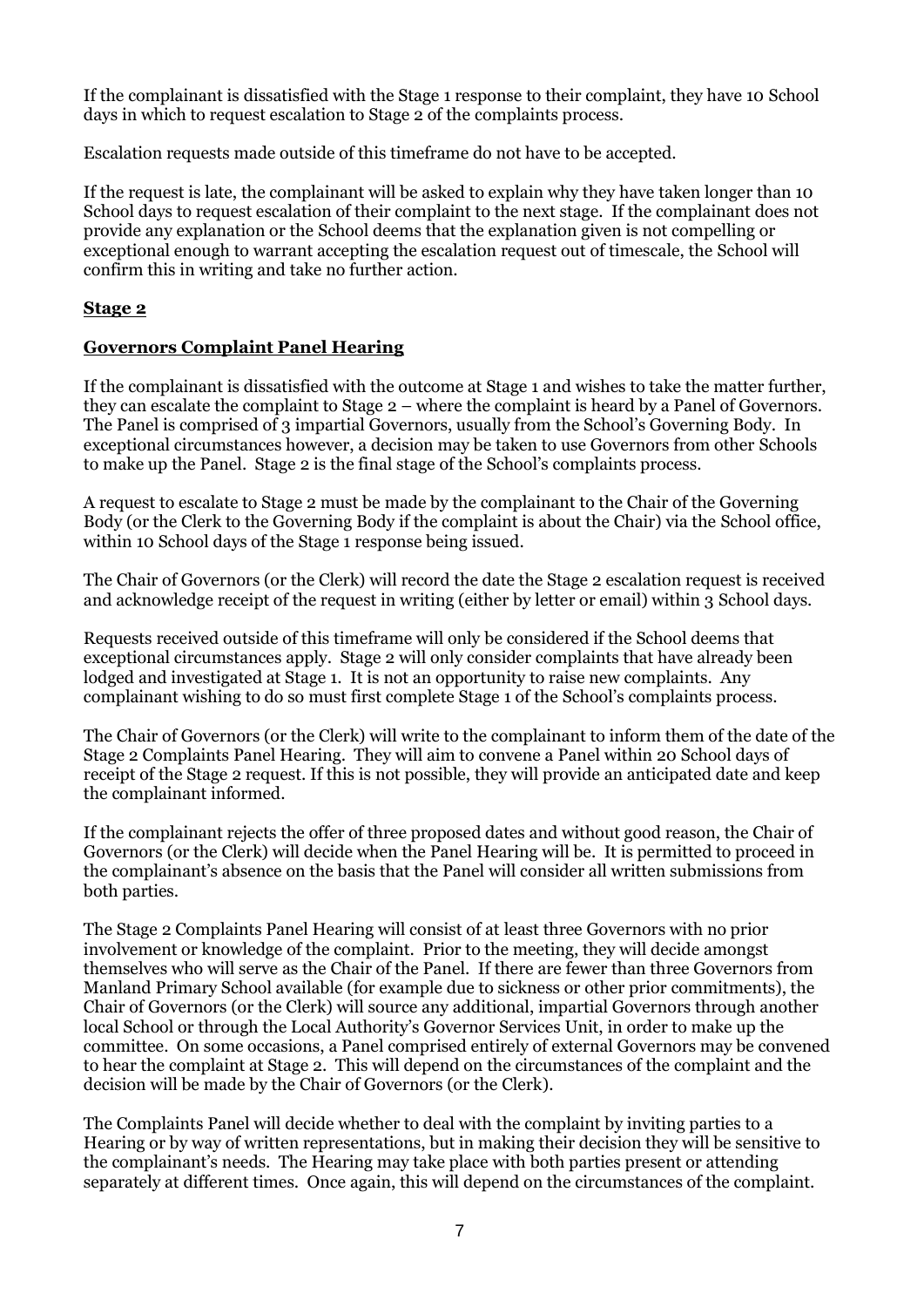Both parties (i.e. the complainant and the respondent on behalf of the School) may bring someone along with them to provide support. This could be a friend, relative or independent supporter. Generally, whilst not prohibited, we do not encourage either party to bring Legal Representatives to the Panel Hearing as it is not a Court of Law and cross questioning is not permitted. All questioning throughout the Hearing is conducted by the Panel. Witnesses, including members of staff, may be invited to give evidence during the course of the Panel Hearing. They may also bring someone along with them to provide support, such as a friend, relative or independent supporter.

If a complaint is made regarding the behaviour or conduct of a member of staff and it is upheld in full or in part, this may result in some form of disciplinary action taking place. Where this is the case, complainants will be informed that the matter will be progressed through Staff Disciplinary Procedures, if appropriate, but the outcome(s) cannot be shared with them as this information is confidential between the employer and employee.

Representatives from the media are not permitted to attend a Stage 2 Complaints Panel Hearing.

At least 14 School days before the meeting, the Chair of Governors (or the Clerk) will:

- Confirm and notify the complainant (and the respondent on behalf of the School) of the date, time and venue of the Panel Hearing. Every effort should be made to try and ensure that that Hearing date and time is convenient for both parties and that the venue and proceedings are accessible. Please note however, that if the complainant rejects the offer of three proposed dates and without good reason, the Chair of Governors (or the Clerk) will decide when the Panel Hearing will be and it is permitted to proceed in the complainant's absence on the basis that the Panel will consider all written submissions from both parties. Similarly, if either party elects to leave the Hearing before it has finished, it is permitted to continue in their absence.
- Request copies of any further written material to be submitted to the Panel at least 7 School days before the meeting. Late evidence will not be accepted.

Any written material submitted will be circulated to all parties at least 5 School days before the date of the Hearing. The Complaints Panel will not normally accept as evidence audio or video recordings of conversations that were obtained covertly and/or without the informed consent of all parties being recorded.

The Complaints Panel will not review any new complaints at this stage or consider evidence unrelated to the initial complaint that may have been included. Any new complaints must be dealt with at Stage 1 of the complaints process first.

The Stage 2 Complaints Panel Hearing will be held in private. Electronic recording of the Hearing is not normally permitted unless a complainant's own disability or special needs require a reasonable adjustment to be made. Complainants cannot insist on a Hearing being recorded without good reason. Prior knowledge and consent of all parties attending must be sought and obtained before recording of the Hearing can take place. Any request to audio or video record the meeting and whether this was consented to or not by all parties present should be documented in the Clerk's detailed notes of the Hearing. The final decision as to what reasonable adjustments will be made, if any, rests with the school.

The Stage 2 Complaints Panel will consider the complaint and all of the evidence presented by both parties. The Panel can:

- Uphold the complaint in full or in part.
- Reject the complaint in full or in part.
- Make a finding of No Judgement if there is insufficient evidence to reach a definitive conclusion.

If the complaint is upheld in full or in part, the Stage 2 Complaints Panel will:

• Decide on the appropriate action to be taken to try and resolve the complaint.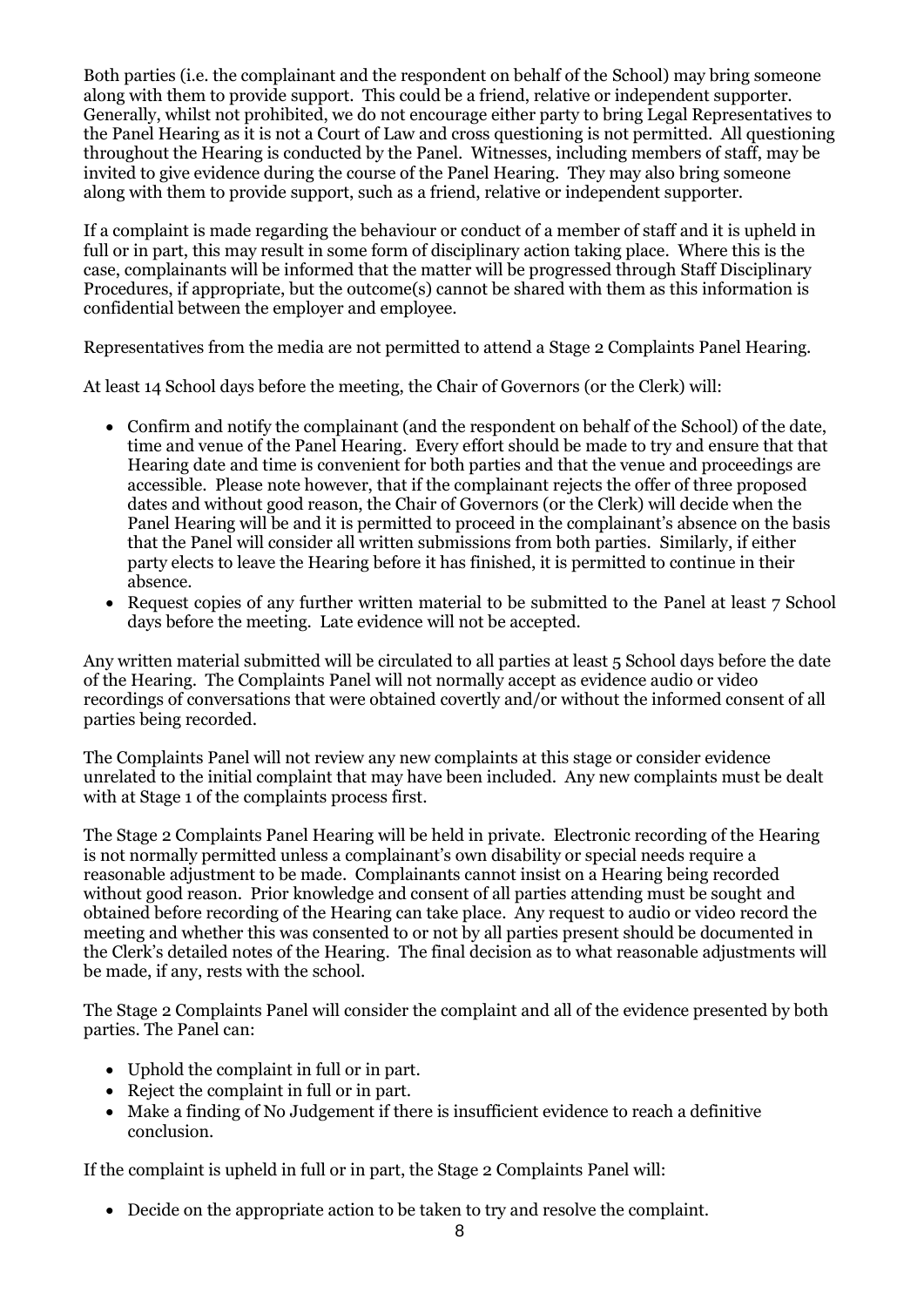• Where appropriate, recommend changes to the School's systems or procedures to prevent the same or similar issues happening in the future.

The Chair of the Panel will provide the complainant and the respondent on behalf of the School with a full explanation of their decision and the reason(s) for it, in writing, within 5 School days of the Hearing.

The outcome letter to the complainant (and copied to the respondent on behalf of the School) will include details of how to contact the Department for Education if they are dissatisfied with the way their complaint has been handled by Manland Primary School.

If the complaint is:

- jointly about the Chair and the Vice Chair of the Governing Body or
- the majority of the Governing Body or
- the entire Governing Body,

Stage 2 will be heard by a Panel of Independent Governors.

The response will detail any actions taken to investigate the complaint and provide a full explanation of the decision(s) made and the reason(s) for them. Where appropriate, it will include details of actions Manland Primary School will take to try and resolve the complaint and to prevent the same issues from recurring.

The response will also advise the complainant how to escalate their complaint should they remain dissatisfied.

#### **Stage 2**

#### **Governor Review - Complaints where a child no longer attends the School and is no longer on roll**

The purpose of this complaints process is to ensure that if an error has been made, or an injustice has occurred, action can be taken to try and provide a remedy. Where the complainant has removed their child from the School, it is impossible for the School to provide a remedy that will directly benefit them or their child.

However, as the Governing Body has a duty of care to pupils who remain on roll, where a child has left the School, it will ensure that the circumstances of any complaint made are reviewed so that the Governing Body is satisfied that the School had acted appropriately and that the relevant policies and procedures had been followed correctly.

Under this policy and procedure, where a child no longer attends the School and their name has been removed from the School roll, the Chair of Governors has the discretion to commission a Stage 2 Governor Review instead of a Stage 2 Complaints Panel. The Chair of Governors will choose one of the two options, to ensure that the complaint is investigated appropriately and that the complaints process can be concluded, however, the final decision as to which option they choose is entirely at their discretion.

If a decision is taken to commission a Stage 2 Governor Review instead of a Stage 2 Complaints Panel Hearing, the Chair of Governors will appoint a Governor who has had no prior involvement in the complaint to undertake this. If a Governor cannot be appointed from the School's own Governing Body (for example due to sickness or other prior commitments), the Chair of Governors will appoint an independent Governor from another local School or through the Local Authority's Governor Services Unit.

Once a Governor has been appointed, they will review the original complaint, the Stage 1 Investigation and response, the complainant's reply to the Stage 1 response (including their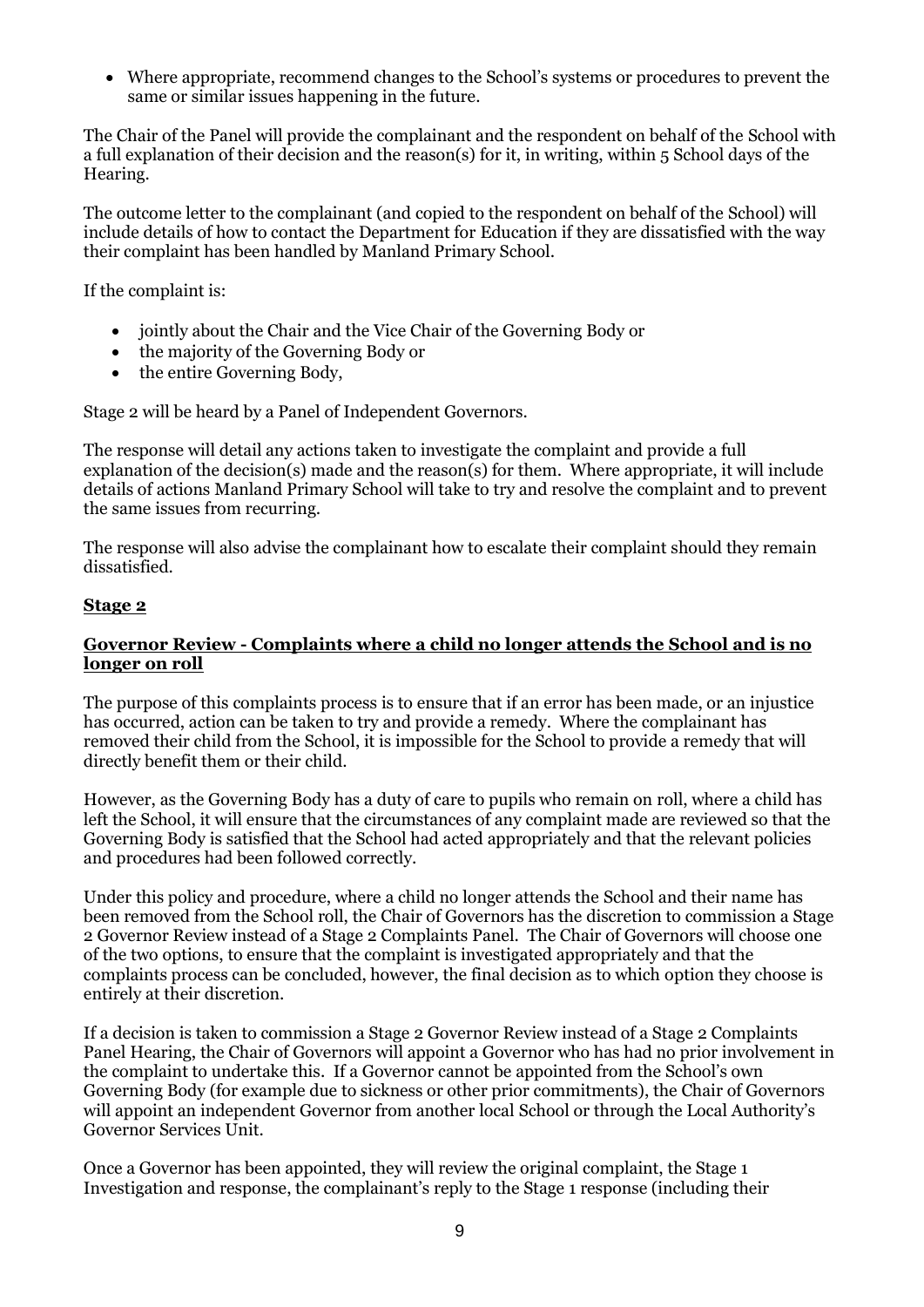escalation request) and any further evidence the complainant has submitted (this must relate to the complaint and cannot be in relation to new matters).

When the review is complete, either the Chair of Governors or the Governor who conducted the review will write to the complainant to inform them whether the complaint has been upheld or rejected, in full or in part, and of any changes to practice and procedures which have been agreed by the Governing Body.

#### **Further recourse**

#### **Special Educational Needs provision complaints**

If your complaint is about the way the School has been delivering the provision set out in Section F of your child's Education, Health and Care Plan (EHCP), you may complain further to the Local Authority that maintains your child's EHCP.

If the EHCP is maintained by Hertfordshire County Council, you may complain further by setting out the detail of your complaint and sending it to:

Customer Service Team – Complaints Postal Point: CHO118 Resources Department County Hall Hertford SG13 8DF Email[: cs.complaints@hertfordshire.gov.uk](mailto:cs.complaints@hertfordshire.gov.uk)

Once in receipt of your complaint, the Complaints Manager for Children's Services will ensure that the Local Authority completes a Section F Provision Checklist. This process entails a Provision Checklist being drawn up directly from Section F of the EHCP. A Senior SEND Officer will then visit the School in order to work through the checklist point by point and complete it. The Senior SEND Officer will seek the comments of the Headteacher, Senior Leadership Team, SENCo and Governors as appropriate, as well as any other information or advice that they deem necessary.

Once the Provision Checklist has been completed, the Local Authority will notify the complainant of the outcome in writing, enclosing a copy of the checklist. A copy of the outcome letter and Checklist will also be sent to the School for its information and record keeping. This process will take up to 25 working days (of the Local Authority) to conclude.

Complainants who remain dissatisfied following further investigation of their Special Educational Needs provision complaint by the Local Authority may complain to the Secretary of State who may decide to conduct an additional investigation. The contact details for the Secretary of State are set out below.

#### **Complaints of any other nature**

If the complainant believes that the School did not handle their complaint correctly in accordance with this complaints policy and procedure or that it acted unlawfully or unreasonably in exercising its duties under education law, they can approach the Department for Education (DFE) after they have exhausted the School's complaints process at Stage 2.

The DFE will not normally re-investigate the substance of a complaint or overturn any decisions made by Manland Primary School. They will consider whether the School has adhered to education legislation and any statutory policies relevant to the complaint. The DFE will not substitute its decision for that of the Stage 2 Complaints Panel simply because the complainant disagrees with it.

The complainant can refer their complaint to the Secretary of State at the Department for Education online at [www.education.gov.uk/contactus,](http://www.education.gov.uk/contactus) by telephone on 0370 000 2288 or by writing to: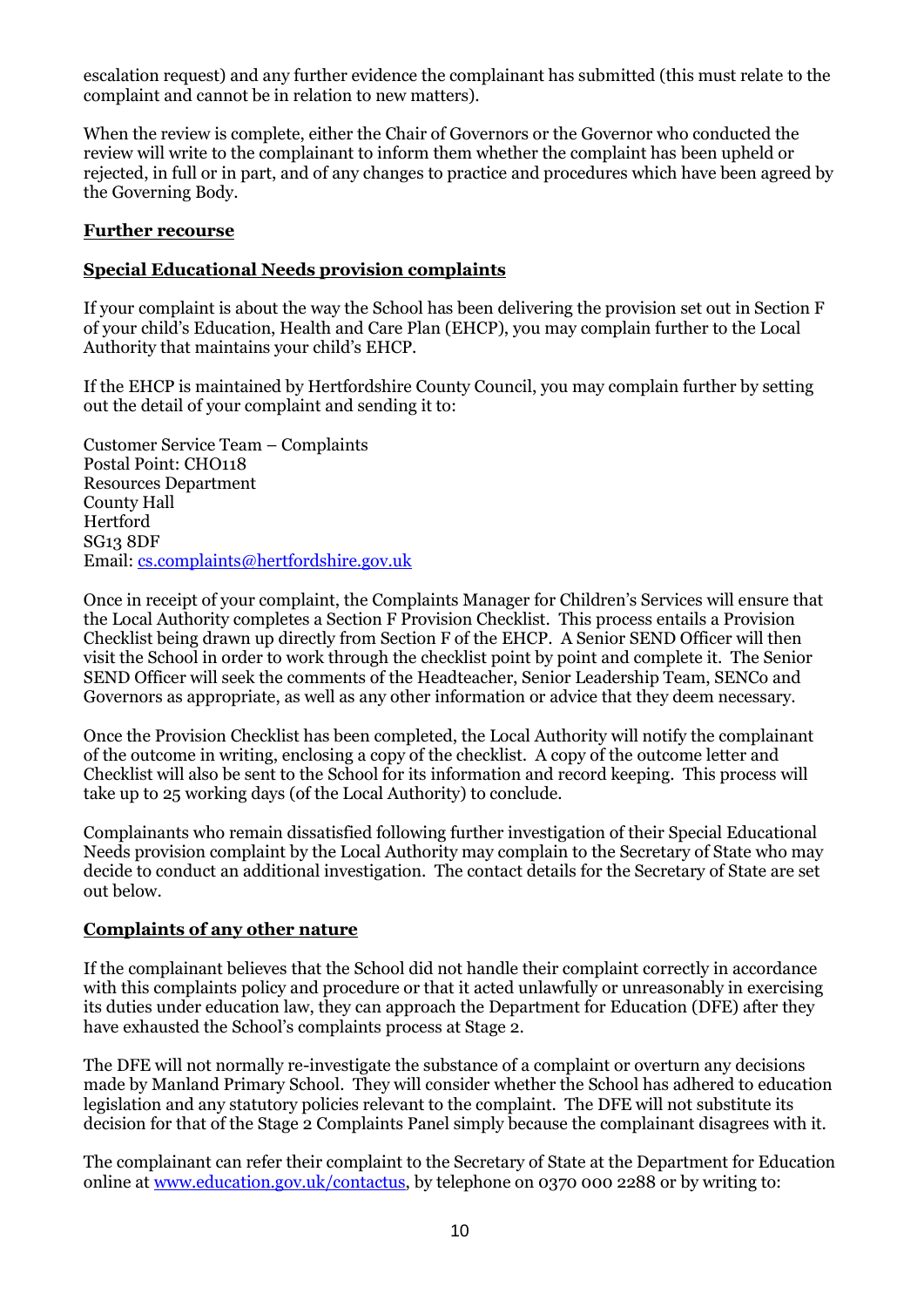Department for Education Piccadilly Gate Store Street Manchester M<sub>1</sub> 2WD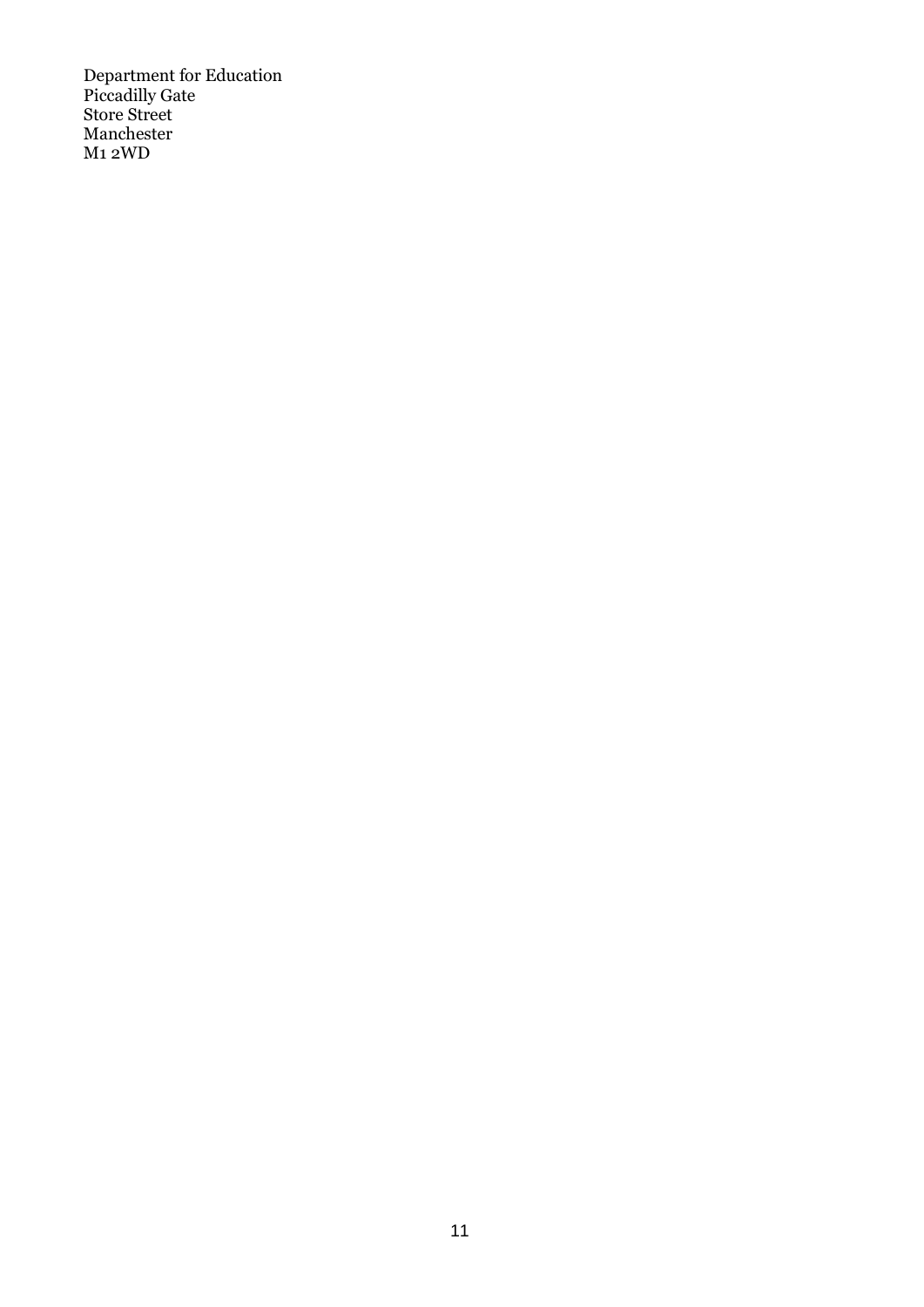# **Appendix 1**

# **Roles and Responsibilities**

# **Complainant**

The complainant should:

- Explain their complaint in full as swiftly as possible.
- Co-operate fully with the School to try and resolve the complaint.
- Respond promptly to requests for information or meetings.
- Agree the details of their complaint and their desired outcomes in a timely way if clarification is requested.
- Ask for assistance if or when needed.
- Treat everybody involved in their complaint and the complaints process with dignity and respect.
- Refrain from publicising the details of their complaint on social media and respect confidentiality.
- Refrain from making allegations and threats.

If the complainant fails or refuses to follow the above, the School may have to suspend its consideration of their complaint, either temporarily or permanently, depending on the nature of the complainant's behaviour and how this affects the School's handling of the complaint. In such circumstances, the School also reserves the right to invoke its Policy and Procedure for Managing Persistent and Vexatious Behaviour and Complaints (contained in Appendix 3).

# **Investigator (if one is required or appointed)**

This could be the Headteacher or another member of the School's Senior Leadership Team. The Investigator's role is to establish the facts relevant to the complaint by:

- Providing a comprehensive, open, transparent and fair consideration of the complaint through:
	- o Sensitive and thorough interviewing of the complainant to establish what has happened and who has been involved.
	- o Interviewing any staff, children, young people or any other people relevant to the complaint.
	- o Consideration of records and other relevant information.
	- o Analysing information.
	- o Referring to any relevant School policies and procedures that apply.
- Liaising with the complainant and the Complaints Co-ordinator as appropriate to try and identify how the complaint may best be resolved.

The Investigator should:

- Conduct interviews with an open mind and be prepared to persist in their questioning if they deem this necessary.
- Keep notes of interviews or arrange for an independent note taker to document the meeting.
- Ensure that any papers produced during the investigation are kept securely pending further consideration of the complaint.
- Be mindful of the timescales to respond.
- If the Investigator is somebody other than the Headteacher, then they should prepare a comprehensive report for the Headteacher or the Stage 2 Complaints Panel that sets out the facts, tries to identify solutions and makes recommendations to try and resolve the issues.

The Headteacher or Stage 2 Complaints Panel will then determine whether to uphold or reject the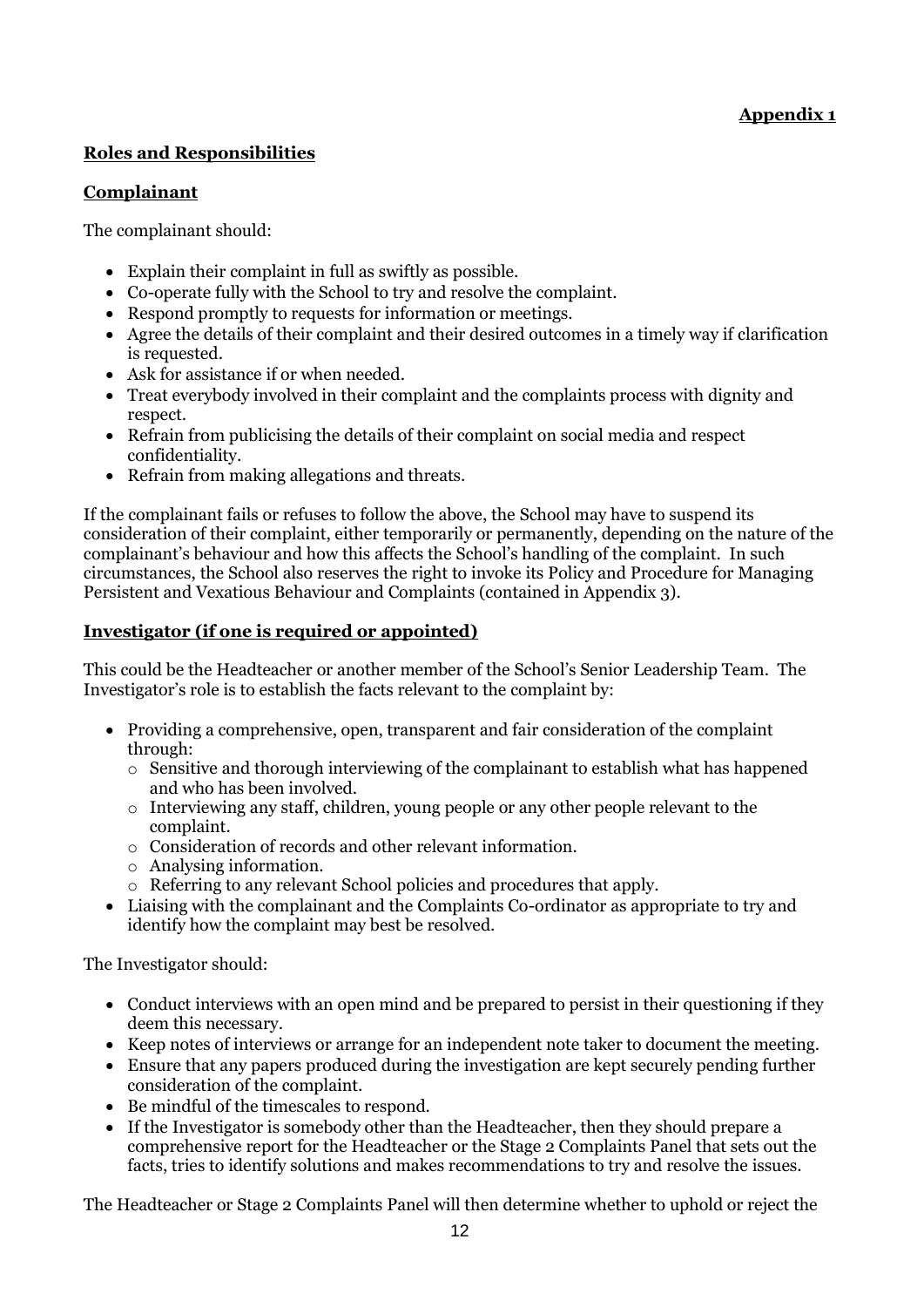complaint in full or in part and communicate their finding(s) to the complainant, providing the appropriate escalation details.

# **Complaints Co-ordinator**

This could be the Headteacher, a Designated Complaints Governor or a member of School staff providing administrative support.

The Complaints Co-ordinator should:

- Ensure that the complainant is updated at each stage of the School's complaints process.
- Liaise with staff members, the Headteacher, the Chair of Governors, the Clerk and any another relevant sources of information or support, to ensure a smooth and effective complaints process.
- Remain mindful of issues regarding:
	- o Sharing third party information.
	- o Additional support. This may be needed, for example, by complainants when making a complaint, including an Interpreter or where the complainant is a child or young person.
- Keep accurate records and store them securely.

# **Clerk to the Governing Body**

The Clerk is the point of contact for the complainant, the respondent on behalf of the School and the Stage 2 Complaints Panel. They should:

- Ensure that everybody involved in the complaints process is aware of their legal rights and responsibilities, including any under legislation relating to School complaints, education law, the Equality Act 2010, the Freedom of Information Act 2000, the Data Protection Act (DPA) 2018 and the General Data Protection Regulations (GDPR).
- Set the date, time and venue of the meeting, ensuring that the dates are convenient to all parties if they are invited to attend (unless three proposed dates have been declined without good reason in which case the Clerk or the Chair of Governors will decide when the Hearing will be). They should also ensure that the venue and proceedings are accessible for all attendees.
- Collate any written material relevant to the complaint (for example; the Stage 1 paperwork, the respondent on behalf of the School's submission, the complainant's submission and signed, dated witness statements) and send it to all parties in advance of the meeting within an agreed timescale (including the Panel).
- Take detailed notes of the Stage 2 Complaints Panel Hearing.
- Provide a copy of their detailed notes to either or both parties if requested to do so.
- Notify both parties of the Panel's findings.

# **Chair of the Stage 2 Complaints Panel**

The Chair of the Stage 2 Complaints Panel will be appointed in advance of the Hearing and should ensure that:

- Both parties are asked (via the Clerk) to provide any additional information relating to the complaint by a specified date in advance of the Hearing.
- The Hearing is conducted fairly and impartially, is not adversarial, and that, if all parties are invited to attend, everyone is treated with respect and courtesy.
- Complainants who may not be used to attending such Hearings are put at ease insofar as possible. This is particularly important if the complainant is a child or young person.
- The remit of the Complaints Panel is explained to both parties.
- Written material is seen by everyone in attendance, provided it does not breach confidentiality or any individual's rights to privacy under the DPA 2018 or GDPR.
- If a new issue arises, it would be useful to give everyone the opportunity to consider it and comment upon it. This may require an adjournment of the Hearing. New issues would need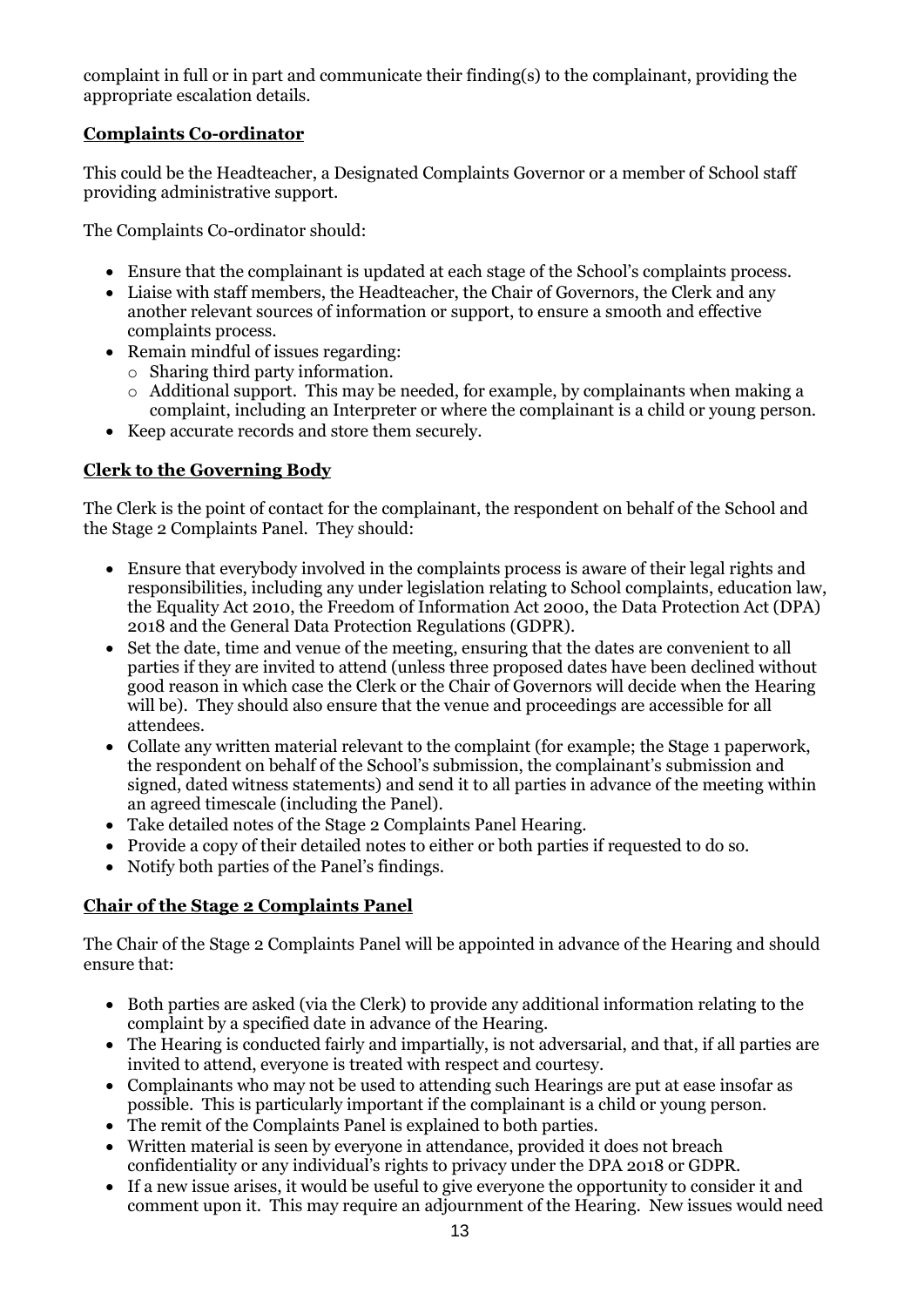to be passed back for consideration at Stage 1 first.

- Both the complainant and the respondent on behalf of the School are given the opportunity to put forward their case and seek clarity, either through written submissions ahead of the Hearing or verbally in the Hearing itself.
- No cross questioning is permitted. All questioning is conducted by the Panel.
- The issues are addressed.
- Key findings of fact are made.
- The Panel is open-minded and acts independently.
- No member of the Panel has an external interest in the outcome of the proceedings or has had any involvement at an earlier stage of the complaints process.
- The Clerk takes detailed notes of the Hearing.
- They liaise with the Clerk whenever the need arises (and the Complaints Co-ordinator, if the School has one).

#### **Stage 2 Complaints Panel Member**

Stage 2 Complaints Panel Members should remain mindful that:

- The Hearing must be independent and impartial and should be seen to be so.
- No Governor may sit on the Panel if they have had prior involvement in the complaint or in the circumstances surrounding it.
- The aim of the Hearing should be to try and resolve the complaint and achieve reconciliation between the School and the complainant wherever possible.
- The complainant may not be satisfied with the outcome if the Panel does not find in their favour. It may only be possible to establish the facts and make recommendations.
- Many complainants will feel nervous in a formal setting such as this.
- Parents and carers often feel emotional when discussing issues that affect their children.
- Extra care needs to be taken if the complainant is a child or young person and they are present during all or part of the Hearing.
- Careful consideration of the atmosphere and proceedings should be given to ensure that a child or young person does not feel intimidated.
- The Panel should respect the views of a child or young person and give them equal consideration to those of adults.
- If a child or young person is the complainant, the Panel should ask them in advance if any support is needed to help them present their complaint.
- Where a child or young person's parent or carer is the complainant, the Panel should give them the opportunity to say which parts of the meeting, if any, the child or young person would like to be present for.
- The complainant should be advised that it may not be agreed for a child or young person to attend a Hearing if the Panel considers that it is not in the child or young person's best interests.
- The welfare and best interests of the child or young person should remain at the forefront at all times.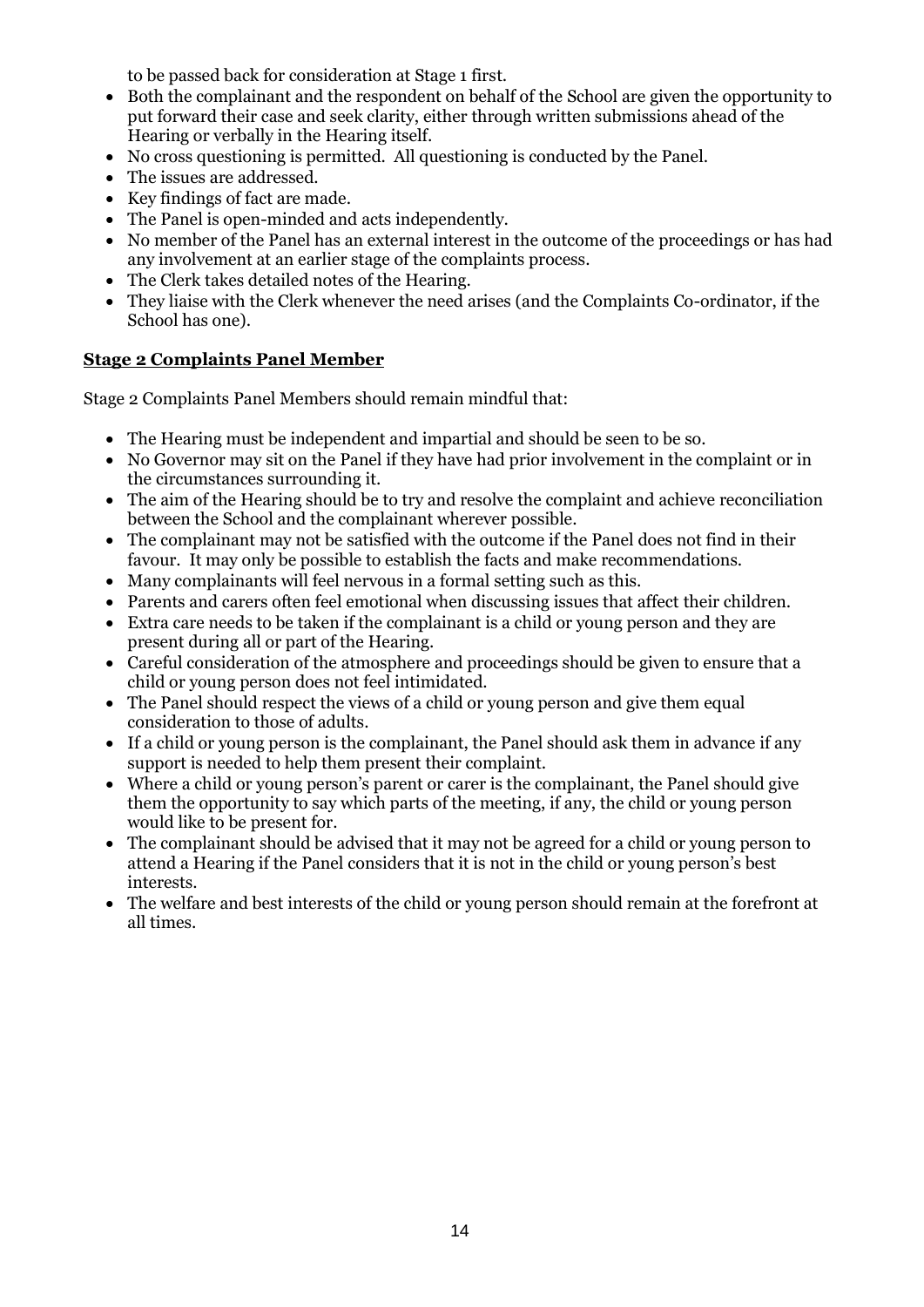# **Formal Complaint Form**

| Name:                                                                                                                      |                 |  |                 |                |  |
|----------------------------------------------------------------------------------------------------------------------------|-----------------|--|-----------------|----------------|--|
| <b>Address:</b>                                                                                                            |                 |  |                 |                |  |
| Postcode:                                                                                                                  |                 |  |                 |                |  |
| <b>Email address:</b>                                                                                                      |                 |  |                 |                |  |
| <b>Telephone No:</b>                                                                                                       | Day:            |  |                 |                |  |
|                                                                                                                            | <b>Evening:</b> |  |                 |                |  |
|                                                                                                                            | <b>Mobile:</b>  |  |                 |                |  |
| What is the nature of your complaint? (Please use additional sheets if needed)                                             |                 |  |                 |                |  |
|                                                                                                                            |                 |  |                 |                |  |
|                                                                                                                            |                 |  |                 |                |  |
|                                                                                                                            |                 |  |                 |                |  |
|                                                                                                                            |                 |  |                 |                |  |
|                                                                                                                            |                 |  |                 |                |  |
|                                                                                                                            |                 |  |                 |                |  |
|                                                                                                                            |                 |  |                 |                |  |
| Have you raised your issue(s) with<br>your child's Class Teacher at the<br>informal stage? If so, when did you do<br>this? |                 |  | Yes (inc. date) | N <sub>o</sub> |  |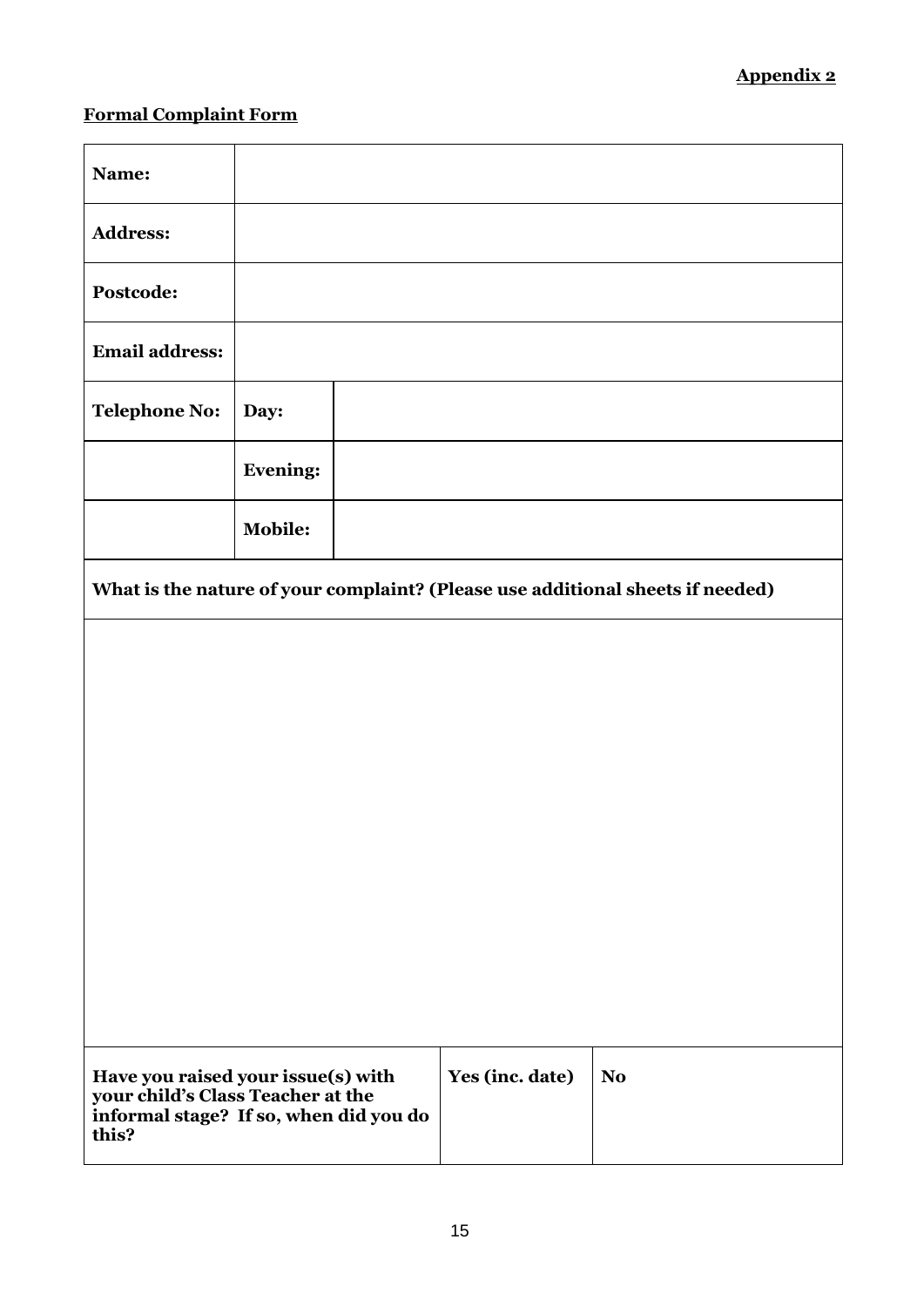| Have you complained to the<br>Headteacher at Stage 1? | Yes (inc. date) | No. |  |  |  |
|-------------------------------------------------------|-----------------|-----|--|--|--|
| What happened when you complained to the Headteacher? |                 |     |  |  |  |
|                                                       |                 |     |  |  |  |
|                                                       |                 |     |  |  |  |
|                                                       |                 |     |  |  |  |
| What are your desired outcomes?                       |                 |     |  |  |  |
|                                                       |                 |     |  |  |  |
|                                                       |                 |     |  |  |  |
|                                                       |                 |     |  |  |  |
|                                                       |                 |     |  |  |  |
| Signed:                                               |                 |     |  |  |  |
| Date:                                                 |                 |     |  |  |  |

Please return your completed complaint form to the School Office either by email at admin@manland.herts.sch.uk or in hard copy format and it will be passed to the Headteacher or Chair of Governors, depending on what stage the complaint is at and what it is regarding.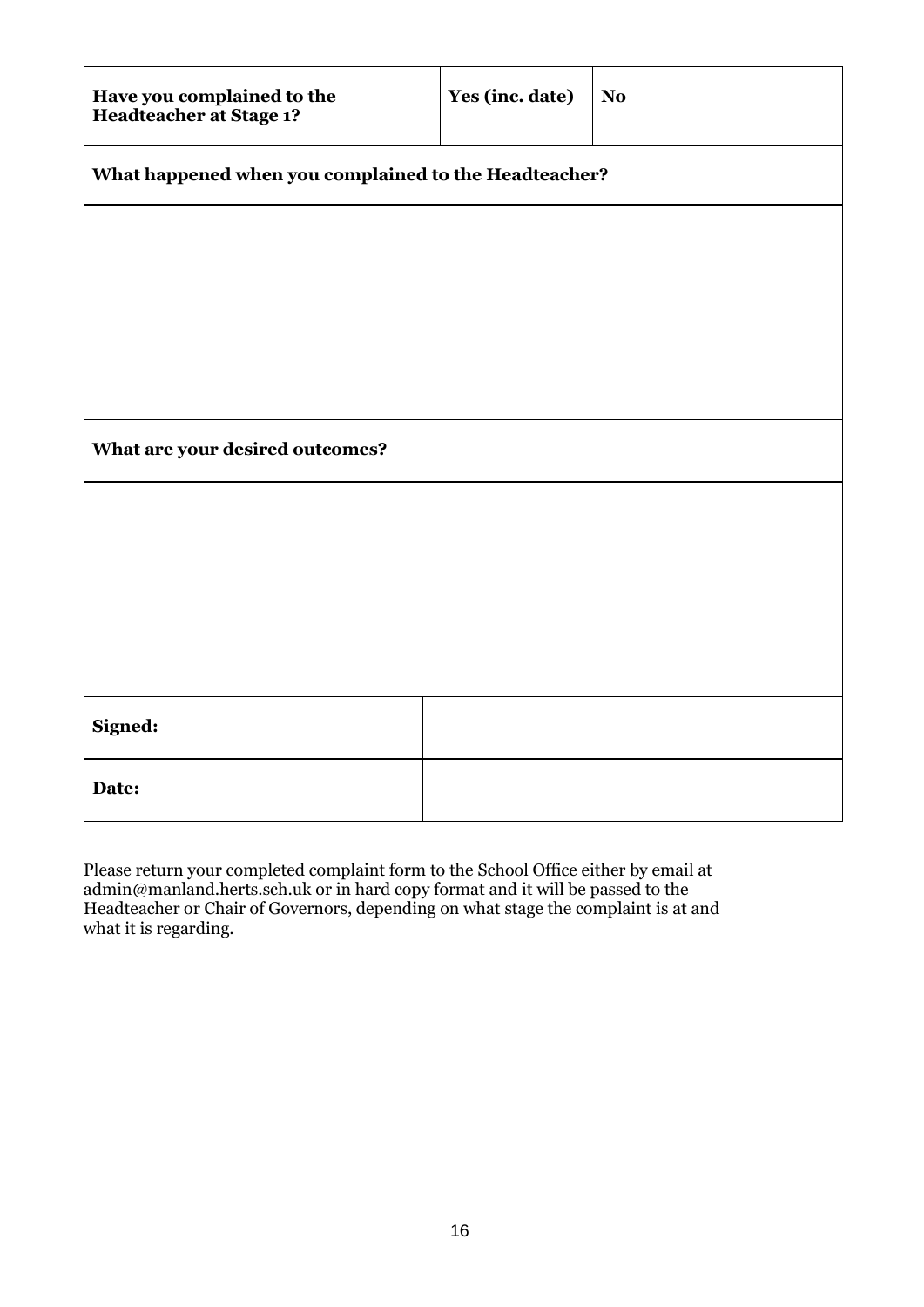# **Appendix 3**

#### **Manland Primary School Policy and Procedure for Managing Persistent and Vexatious Behaviour and Complaints**

Manland Primary School is committed to dealing with all complaints fairly and impartially and in accordance with the complaints policy and procedure that the Governing Body has adopted.

The School will not normally limit the amount of contact that parents, carers or complainants have with us; however, the School does not expect its staff to tolerate unreasonable behaviour and we will take decisive action to protect staff from such behaviour, including any that the School deems to be abusive, offensive or threatening.

Manland Primary School defines unreasonable behaviour as that which affects the smooth and efficient running of the School on a daily basis, or that which hinders the School's consideration of complaints because of the frequency or nature of the complainant's contact with the School, such as, if the complainant:

- Refuses to articulate their complaint or specify the grounds of a complaint or the outcomes sought by raising the complaint, despite offers of assistance.
- Refuses to co-operate with the complaints process at any stage.
- Refuses to accept that certain issues are not within the scope of the complaints process.
- Insists on the complaint being dealt with in ways which are incompatible with the complaints process or with good practice, or only in a way that suits themselves.
- Introduces trivial or irrelevant information that they expect to be taken into account and commented upon.
- Raises detailed but unimportant questions and insists they are answered fully, often immediately and to their own timescales.
- Makes unfounded complaints about staff who are trying to deal with the issues and seeks to have them replaced.
- Seeks to change the basis of some or all of the complaint as the complaints process proceeds.
- Repeatedly makes the same complaint(s) (despite previous investigations or responses concluding that the complaint is unfounded or has been fully addressed).
- Refuses to accept the outcome of the complaints process despite the fact that the process has been exhausted and correctly implemented, including signposting the complainant to the Department for Education (DFE).
- Seeks an unrealistic outcome.
- Makes excessive demands on School time by way of frequent, lengthy, complicated and stressful contact(s) with staff regarding the complaint, in person, in writing, by email and by telephone whilst the complaint is being dealt with.
- Uses threats to intimidate.
- Uses abusive, offensive or discriminatory language or violence.
- Makes and breaks contact with the School on an ongoing basis with varying time delays in between.
- Knowingly provides false information.
- Persistently approaches various individuals at the School, as well as the Local Authority, Ofsted and the Department for Education, etc, through different routes about the same issue(s) in the hope of eliciting different responses.
- Publishes what the School deems to be inappropriate or unacceptable information on social media or other platforms.

Complainants should try to limit their communication with the School where it relates to their complaint, whilst the complaint is being progressed through the complaints process. It is unhelpful and unnecessary if repeated correspondence is sent (either by letter, phone, email or text), as it could delay the outcome(s) being finalised.